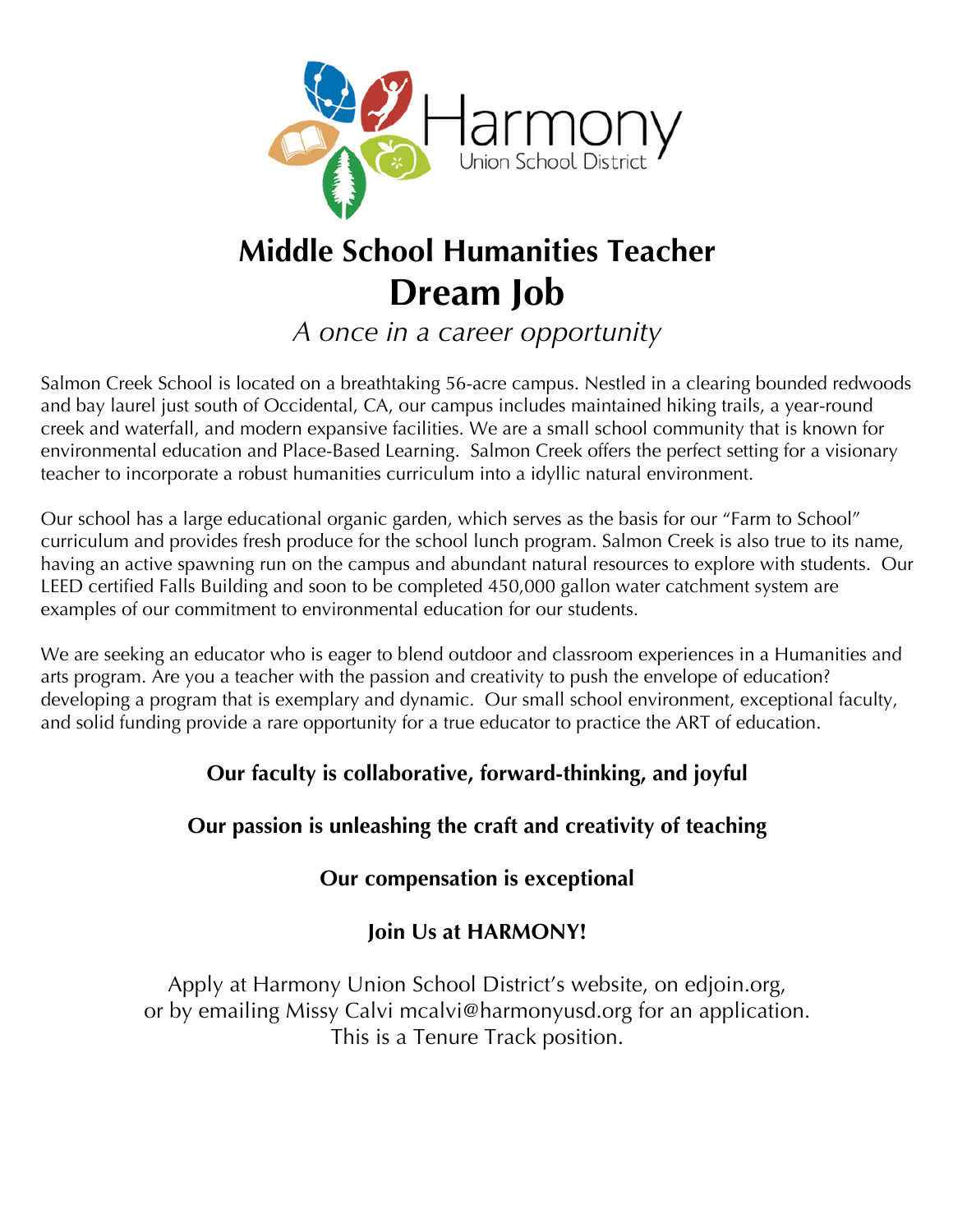#### **HARMONY UNION SCHOOL DISTRICT JOB DESCRIPTION**

| <b>Job Classification:</b> | Transitional Kindergarten through Grade 8 (Single Subject History and English Credential) |
|----------------------------|-------------------------------------------------------------------------------------------|
| <b>Work Location:</b>      | Harmony Union School District                                                             |
| Job Range:                 | Certificated Salary Schedule Placement, Depending on Experience                           |
| Date Approved:             | Pending HUTA review and Board Approval                                                    |

#### **Position Summary:**

The classroom teacher will instruct students in regular education classes and/or subjects. The teacher will provide an educational program for students according to the required credential in transitional kindergarten through grade 8, and assist in other school programs and duties as assigned.

#### **Major Duties and Responsibilities:**

- ◆ Create and maintain an effective learning environment for students.
	- $\circ$  Teach students utilizing the course of study adopted by the Governing Board, and other appropriate learning materials and activities.
	- o Create an environment that fosters creativity and positive self-image.
	- o Provide differentiated instruction to meet the needs of all students.
	- o Instruct students in citizenship and basic communication skills.
	- $\circ$  Utilize the campus and community to implement place, project and service-based learning.
	- o Establish and maintain standards of student behavior conductive to learning.
	- o Evaluate students' academic and social growth and keep appropriate records
	- $\circ$  Identify student needs, and collaborate with other staff members to assess and assist students.
- ◆ Collaborate and communicate with colleagues.
- $\triangle$  Communicate effectively with parents in a variety a variety of ways.
	- $\circ$  Hold scheduled parent conferences and as needed to discuss individual student progress and to help interpret the school program.
- ◆ Maintain and enhance professional competence through professional development.

#### **Other Duties and Responsibilities:**

- ◆ Maintain attendance records.
- ◆ Select and requisition appropriate books, instructional materials (including audio-visual and multi-media materials) and supplies. Maintain required inventory records.
- ◆ Supervise students in out-of-classroom activities during the assigned workday. This includes but is not limited to field trips and assemblies.
- ◆ Share in the sponsorship of student activities.
- ◆ Participate in faculty committees.
- ◆ Help coordinate the work of instructional assistants, other paraprofessionals, parent volunteers, and school agetutors.
- ◆ Administer group-standardized tests.

#### **Supervision and Evaluation:**

The teacher is under the immediate supervision of the site Principal or designee.

◆ Cooperate with the principal (or designee) to engage in professional evaluation in conformance with district policy.

#### **Minimum Qualifications:**

- 1. **Education:** A bachelor degree, including all courses needed to meet and maintain credential requirements.
- 2. **Credential:** An appropriate, valid, Multiple Subjects California State Teaching Credential and/or Single Subject California Credential with appropriate authorization for the subject assigned.
- 3. **Experience:** Classroom teaching experience under the proper credential is desired.
- 4. **Qualifies** Highly Qualified Teacher as defined by state or federal guidelines, or the potential to earn such qualification in a timely manner.
- 5. **Personal Characteristics:** Professional appearance and behavior that establish a positive example for students. High recommendations from student teaching supervisor or other professionals who have observed the personal characteristics, scholastic achievement, and classroom performance of the teacher.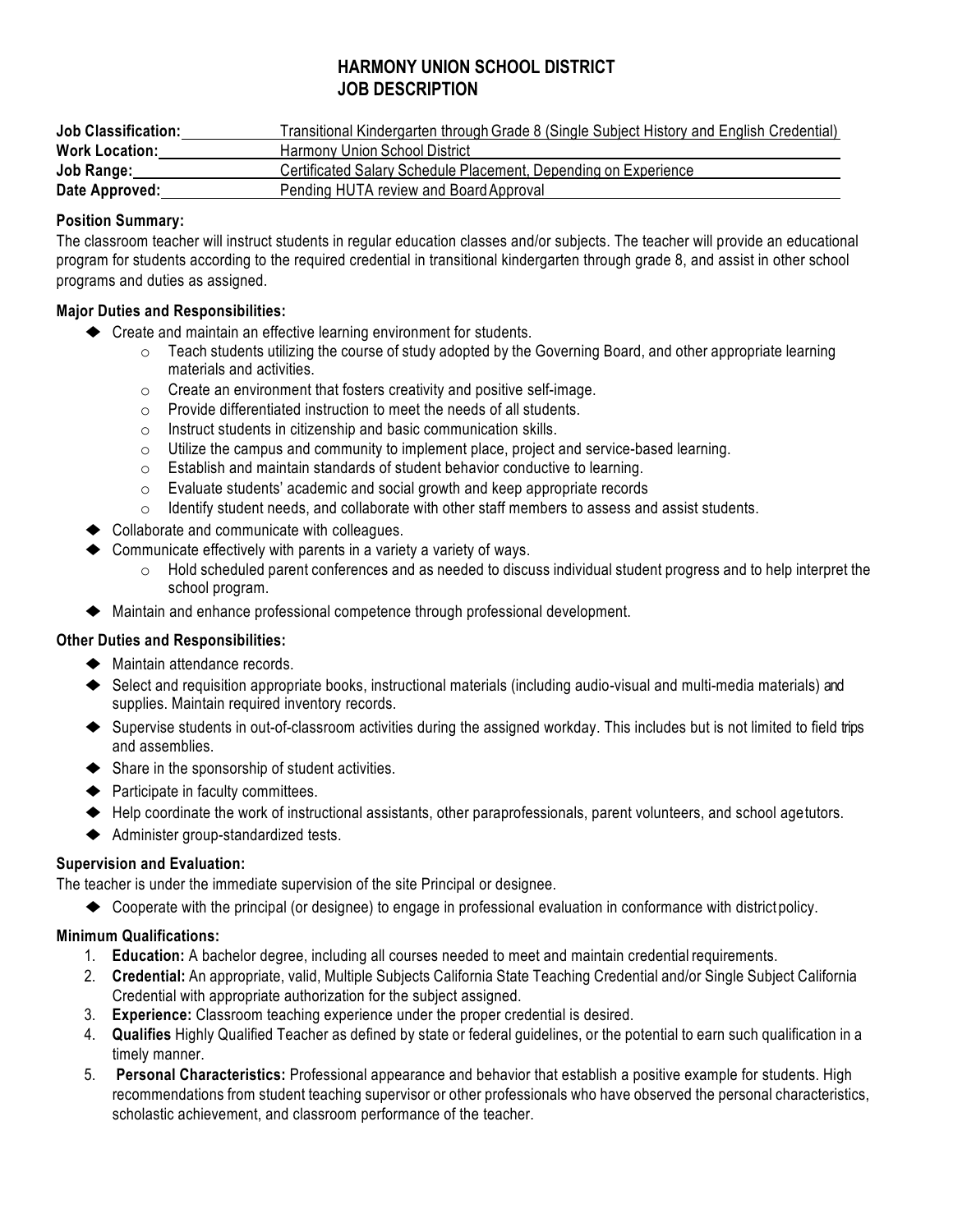**Materials required for a complete application packet: Cover letter highlighting experience and interest in the position, resume, three to five work related letters of reference, copy of official college transcripts (original copy of official college transcripts will be required upon hire), copy of CBEST certificate, and appropriate California teaching credentials, CLAD or equivalent certification, Copy of Highly Qualified Teacher Certification.**

| Last Name | First | Middle   | For personnel use                                        | Date of Application                 |
|-----------|-------|----------|----------------------------------------------------------|-------------------------------------|
| Address   |       |          | Desired position:                                        | Social Security No.<br>$XXX - XX -$ |
| City      | State | Zip Code | (Separate application for each<br>position applying for) | Telephone No.<br>Home:<br>Work:     |



Send completed application to: **Harmony Union School District** 1935 Bohemian Hwy Occidental, CA 95465  $(707)$  874-1205

## **Certificated Application for Employment**

#### *Educational History:*

| School name                 | Location      | Major course | Dates attended |    | Graduated |    | Degree |
|-----------------------------|---------------|--------------|----------------|----|-----------|----|--------|
|                             | (city, state) | or subject   | From           | To | Yes       | No |        |
| College (list all attended) |               |              |                |    |           |    |        |
|                             |               |              |                |    |           |    |        |
|                             |               |              |                |    |           |    |        |
|                             |               |              |                |    |           |    |        |
|                             |               |              |                |    |           |    |        |
|                             |               |              |                |    |           |    |        |
|                             |               |              |                |    |           |    |        |
|                             |               |              |                |    |           |    |        |
|                             |               |              |                |    |           |    |        |
| Other education/training    |               |              |                |    |           |    |        |
|                             |               |              |                |    |           |    |        |

#### *Professional References:*

| Name | Title/relationship | Address<br>(street, city, state, zip code) | Telephone No.<br>(include area code) |
|------|--------------------|--------------------------------------------|--------------------------------------|
|      |                    |                                            |                                      |
|      |                    |                                            |                                      |
|      |                    |                                            |                                      |
|      |                    |                                            |                                      |
|      |                    |                                            |                                      |
|      |                    |                                            |                                      |